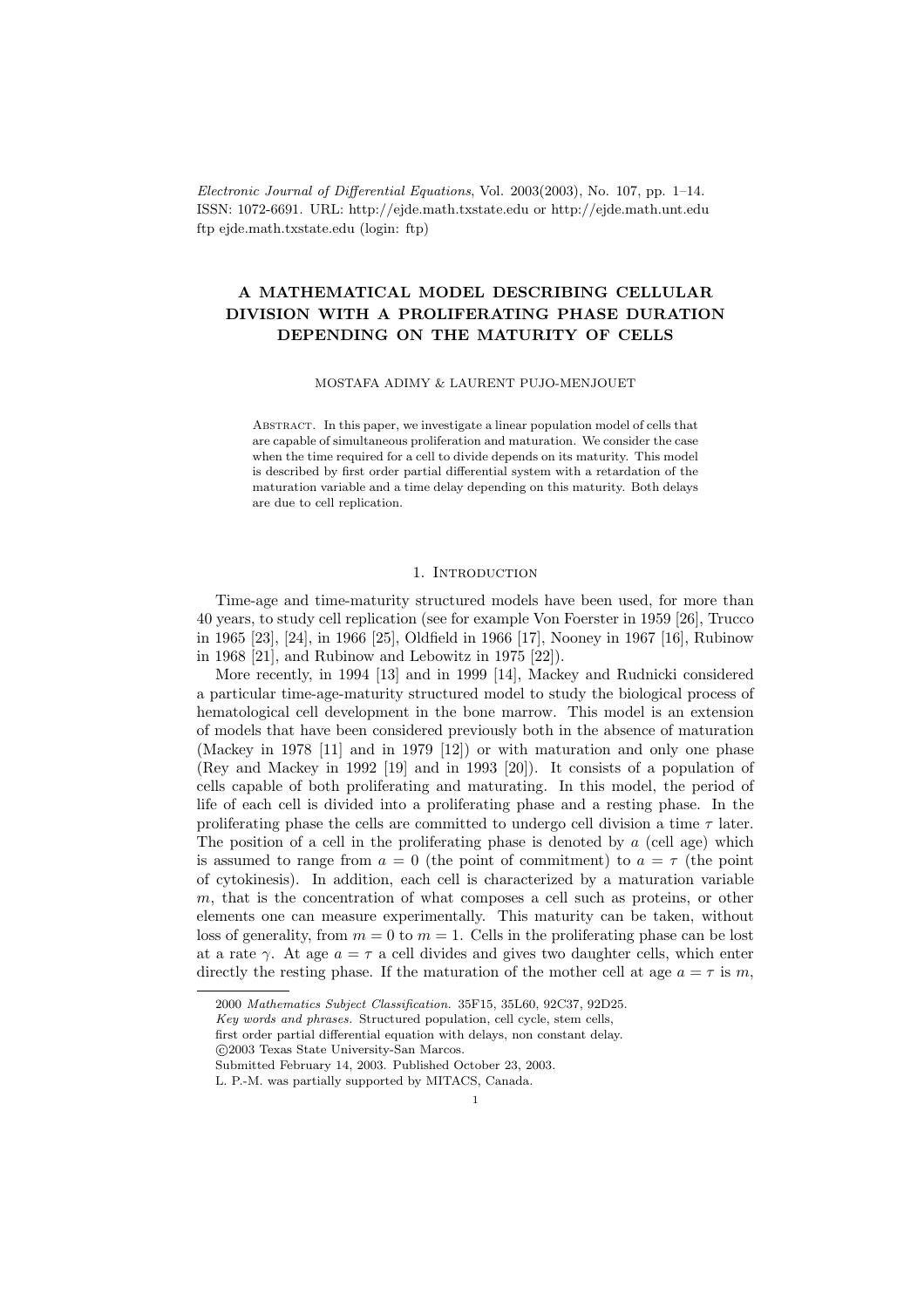the maturation of a daughter cell at birth is assumed to be  $g(m)$ , with  $g(m) \leq m$ . In the resting phase, cells can either return to the proliferating phase at a rate  $\beta$ and complete the cycle or die at a rate  $\delta$  before ending the cycle. A cell can remain in the resting phase indefinitely, and then the cell age ranges from  $a = 0$ , when the cell enters, to  $a = +\infty$ . The maturation of a cell and the total number of resting cells determine the capacity of this cell for entering the next proliferating phase. We assume that cells of both types age with unitary velocity,  $da/dt = 1$ , and mature with a velocity  $V(m)$ .

In their models, Mackey and Rudnicki [13] and [14], Dyson, Villella-Bressan and Webb  $[3]$ ,  $[4]$ ,  $[5]$ ,  $[6]$ ,  $[7]$ ,  $[8]$  and  $[9]$ , Adimy and Pujo-Menjouet  $[1]$  and  $[2]$ , and Pujo-Menjouet and Rudnicki [18], assumed that the point of cytokinesis  $\tau$  is the same for all cells. This means that the time required for a cell to divide does not depend on its maturity, and in particular, the division duration of a cell with small maturity (also called stem cell) is the same as one with a higher maturity level. This assumption is not compatible with the biological reality. It is commonly believed that a stem cell proliferates more rapidly than a more mature cell. To our knowledge, the hypothesis that  $\tau$  depends on the maturity variable, has been given for the first time by Mitchison in 1971 [15], and by John in 1981 [10], but never been used in recent models.

We will assume in this paper that each cell entering the proliferating phase with a maturity m divides at age  $\tau(m)$ , depending on this maturity, and we require that the mapping

$$
m \to \int_{m}^{1} \frac{ds}{V(s)} - \tau(m) \tag{1.1}
$$

is strictly decreasing on  $(0, 1]$ . Note that  $\int_m^1 \frac{ds}{V(s)}$  represents the time required for a cell with maturity  $m$  to reach the maximal maturity 1. The assumption (1.1) is satisfied in the particular case when the mapping  $m \mapsto \tau(m)$  is increasing.

Our aim in this paper is to extend and to analyze the model of Mackey and Rudnicki ([13] and [14]) taking into account the new condition. We obtain two time-age-maturity structured partial differential equations with two boundary conditions. We integrate these equations with respect to age, and we obtain two time-maturity structured partial differential equations, in which there is a delay in the time variable as well as in the maturation variable. The time delay depends on the maturity. The model takes the form of a delay-differential equation in a Banach space.

We prove in this model that if the cells have enough time in the proliferating phase,

$$
\tau(m) > \int_m^{g^{-1}(m)} \frac{ds}{V(s)},
$$
 for all  $m \in (0, g(1)],$ 

to increase sufficiently their maturity,  $m > \Delta(m)$ , then the uniqueness of solutions depends, for a finite time, only on cells with small maturity. In particular, if the initial population of cells is 0 for small maturity then the population becomes extinct for a finite time. This result is a first step to study the asymptotic behavior of solutions. We consider here only the linear case. That is a simplification of a more general nonlinear model. We defer to a further publication the use of our approach in the nonlinear case  $(\beta = \beta(N))$ , to prove some results on stability of solutions.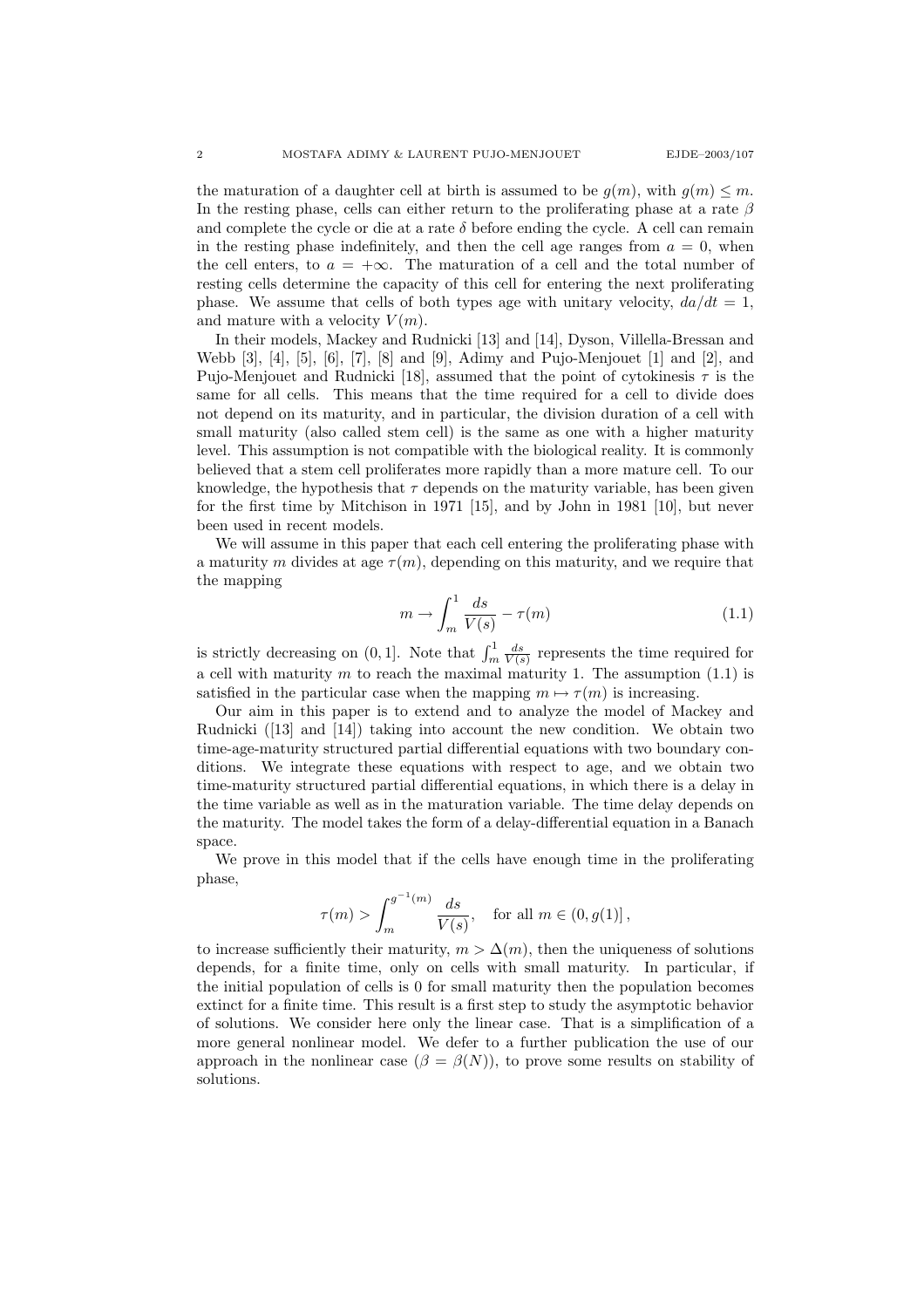#### 2. Equations of the model

Denote the density of resting cells by  $n(t, m, a)$  and the density of proliferating cells by  $p(t, m, a)$ , the governing equations of this model are

$$
\frac{\partial n}{\partial t} + \frac{\partial n}{\partial a} + \frac{\partial (V(m)n)}{\partial m} = -(\delta(m) + \beta(m)) n,
$$
\n(2.1)

$$
\frac{\partial p}{\partial t} + \frac{\partial p}{\partial a} + \frac{\partial (V(m)p)}{\partial m} = -\gamma(m)p.
$$
 (2.2)

Throughout this paper, we shall require the following hypothesis concerning the velocity of maturation  $V$  in the two phases.

(H1) V is continuously differentiable on [0, 1], positive on  $(0, 1]$  and satisfies  $V(0)$  = 0, and

$$
\int_0^m \frac{ds}{V(s)} = +\infty, \quad \text{ for } m \in (0, 1]. \tag{2.3}
$$

Note that the integral  $\int_{m_1}^{m_2} \frac{ds}{V(s)}$ ,  $m_1 < m_2$ , represents the time required for a cell to go from maturity  $m_1$  to maturity  $m_2$ . The condition (2.3) describes the fact that the velocity of cells increases slowly for a small maturity. As example, we have

$$
V(m) \underset{m \to 0}{\sim} \alpha_1 m^p, \quad \alpha_1 > 0, \ p \ge 1.
$$

(H2) The functions  $\delta$ ,  $\beta$  and  $\gamma$  are continuous and nonnegative on [0, 1].

The total number of cells in the resting stage is given by

$$
N(t, m) = \int_0^{+\infty} n(t, m, a) da.
$$

We assume that the quantity  $N(t, m)$  determines the reintroduction at a rate  $\beta(m)$ of cells with maturity  $m$  from the resting into the proliferating phase. This hypothesis is given by the following boundary condition

$$
p(t, m, 0) = \int_0^{+\infty} \beta(m)n(t, m, a)da = \beta(m)N(t, m).
$$
 (2.4)

In completing the formulation of this problem, we need a second boundary condition which determines the transfer of cells from the point of cytokinesis into the resting compartment.

We assume that a cell entering the proliferating phase with a maturity  $x_0 \in [0, 1]$ divides at age  $\tau(x_0) > 0$ , and we require that

(H3)  $\tau$  is a continuously differentiable and positive function on [0,1] such that  $\tau'(m) + \frac{1}{V(m)} > 0$ , for  $m \in (0, 1]$ .

Consider a cell in the proliferating phase at time t, with maturity  $x \in (0,1]$ , age a and initial maturity  $x_0$ , i.e. at age 0. Then, naturally we have

$$
x_0 \leq x
$$
 and  $a = \int_{x_0}^x \frac{ds}{V(s)} \leq \tau(x_0).$ 

If x is the maturity of the cell at the point of cytokinesis, then there exists  $\Theta(x) \in$  $(0, x)$  (the maturity at the point of commitment) such that

$$
\int_{\Theta(x)}^{x} \frac{ds}{V(s)} = \tau(\Theta(x)).
$$
\n(2.5)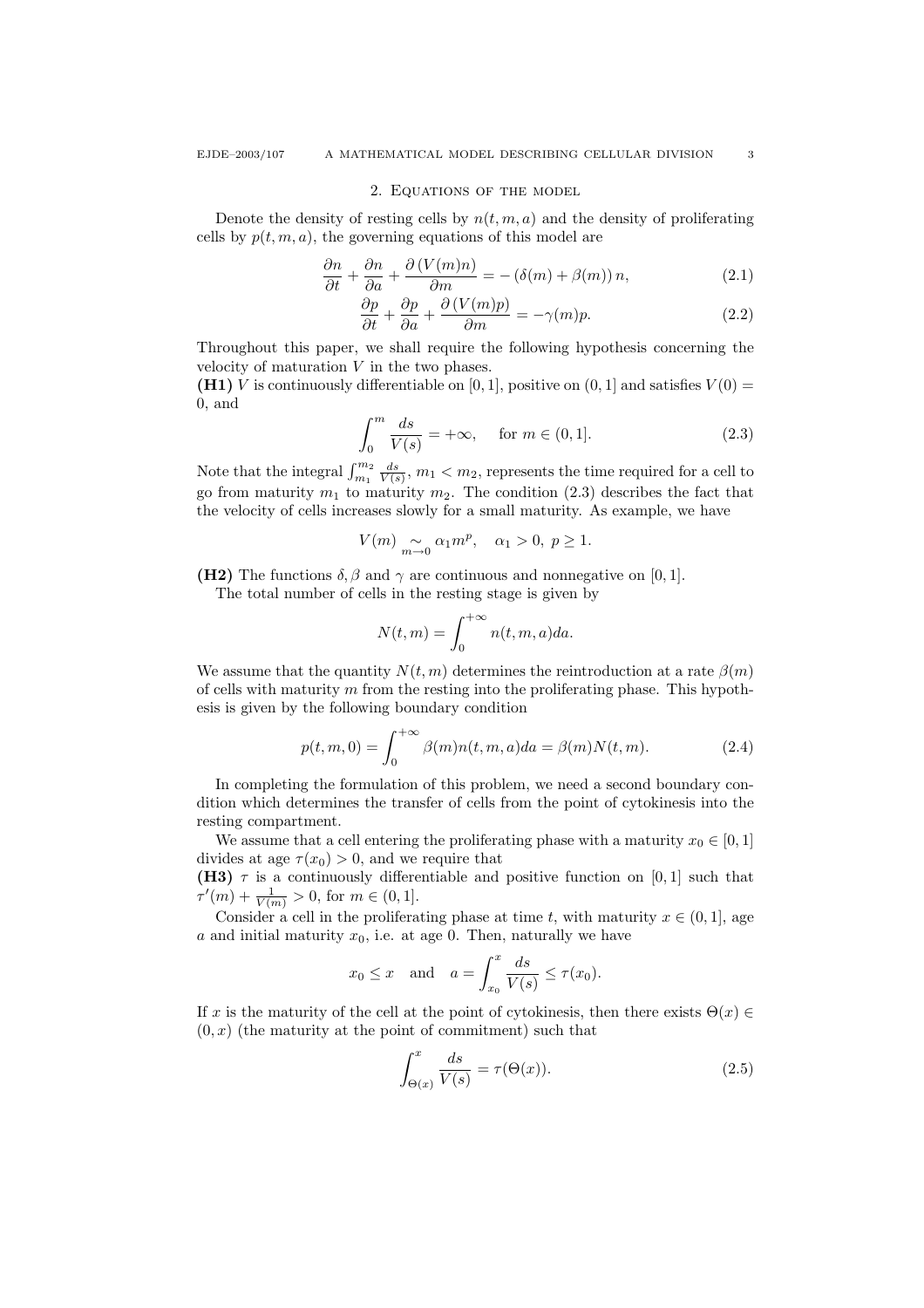This value  $\Theta(x)$  is unique because the condition (H3) implies that the function

$$
x_0 \to \int_{x_0}^x \frac{ds}{V(s)} - \tau(x_0)
$$

is continuous and strictly decreasing from  $(0, x]$  into  $[-\tau(x), +\infty)$ . Then we can define a function  $\Theta : (0,1] \to (0,1]$  such that, for each  $x \in (0,1]$ ,  $\Theta(x)$  is the solution of Equation (2.5).

Remark that  $0 < \Theta(x) < x$  for  $x \in (0, 1]$ . This implies, in particular, that

$$
\lim_{x \to 0} \Theta(x) = 0 \quad \text{and} \quad \lim_{x \to 0} \left( \int_{\Theta(x)}^x \frac{ds}{V(s)} \right) = \tau(0) < +\infty.
$$

One can prove that  $\Theta$  is continuously differentiable on  $(0, 1]$  and satisfies

$$
\Theta'(x)V(x) = \frac{V(\Theta(x))}{1 + \tau'(\Theta(x))V(\Theta(x))}, \quad \text{for } x \in (0, 1].
$$
 (2.6)

This implies, in particular, that

$$
\Theta'(x) > 0
$$
, for  $x \in (0, 1]$ ,  
\n $\lim_{x \to 0} (\Theta'(x)V(x)) = 0$ .

From a biological point of view,  $\Theta(x)$  represents the initial maturity of cells in the proliferating phase (the point of commitment) that divide at maturity  $x$  (the point of cytokinesis). We deduce that the age of a cell with maturity  $x$  at the point of cytokinesis is  $\tau(\Theta(x))$ . So, the total number P of proliferating cells of a given maturation level  $x \in [0, 1]$  is given by

$$
P(t,x) = \int_0^{\tau(\Theta(x))} p(t,x,a)da.
$$
 (2.7)

At the end of the proliferating phase, a cell with a maturity  $x$  divides into two daughter cells, with maturity  $g(x)$ . These cells enter directly the resting phase with age  $a = 0$ . We assume that

(H4)  $q : [0, 1] \rightarrow [0, 1]$  is a continuous function, continuously differentiable on [0, 1] and such that  $g(x) \le x$ , for  $x \in [0,1]$  and  $g'(x) > 0$ , for  $x \in [0,1)$ .

We also assume, for technical reasons and without loss of generality, that

$$
\lim_{x \to 1} g'(x) = +\infty.
$$

We put  $g^{-1}(m) = 1$ , for  $m > g(1)$ . This implies that the function  $g^{-1} : [0, 1] \rightarrow [0, 1]$ is continuously differentiable and satisfies

$$
(g^{-1})'(m) = 0
$$
, for  $m > g(1)$ .

Note that the maturity  $m$  of the daughter cells just after division is smaller than  $g(1)$ . Then, we can assume that

$$
n(t, m, 0) = 0, \quad \text{for } m > g(1). \tag{2.8}
$$

The maturity of the mother cell at the point of cytokinesis was  $x = g^{-1}(m)$ , its age was  $\tau(\Theta(g^{-1}(m)))$  and its maturity at the point of commitment was  $\Theta(g^{-1}(m))$ . We set,

$$
\Delta(m) = \Theta\left(g^{-1}(m)\right) \quad \text{for } m \in [0, 1]. \tag{2.9}
$$

Then, we can give the second boundary condition

$$
n(t, m, 0) = 2(g^{-1})'(m)p(t, g^{-1}(m), \tau(\Delta(m))) \quad \text{for } m \in [0, 1], \tag{2.10}
$$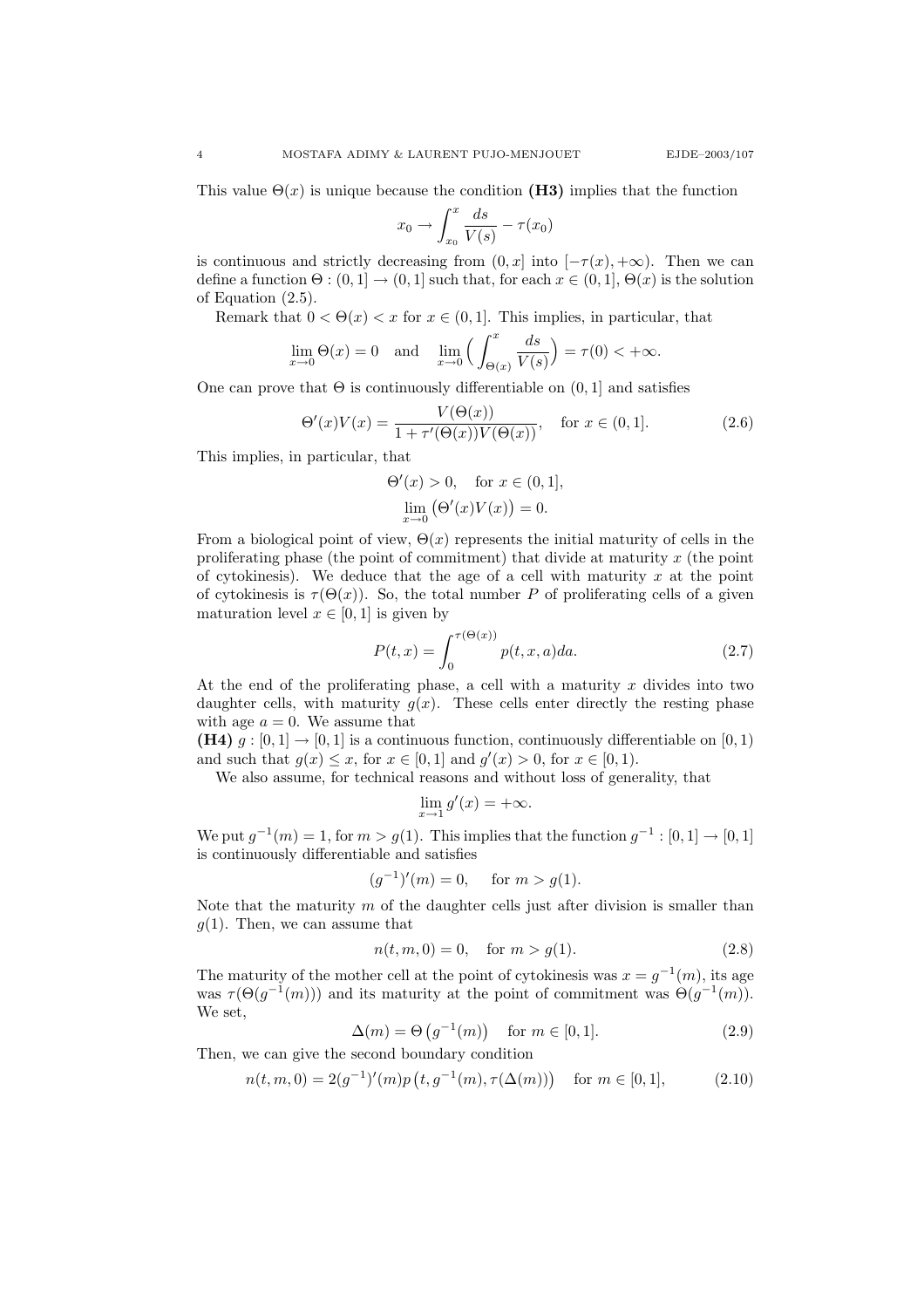which includes also the condition  $(2.8)$ . The explanation of the multiplicative term  $2(g^{-1})'(m)$  in the condition (2.10) is the following. The factor 2 accounts for the division of each cell at mitosis (doubling of the cell). The term  $(g^{-1})'(m)$  describes the fact that the two new born cells with maturity on an interval  $(m, m+dm)$  come from a mother cell with maturity on the interval  $(g^{-1}(m), g^{-1}(m) + (g^{-1})'(m)dm$ . In fact, the boundary condition (2.10) can be reformulated, by considering the total population of new born cells, as follows

$$
\int_0^1 n(t, m, 0) dm = 2 \int_0^1 p(t, m, \tau(\Theta(m))) dm.
$$

From a biological point of view,  $\Delta$  gives the link between the maturity of a new born cell and the maturity of its mother at the point of commitment. This function  $\Delta : [0,1] \rightarrow [0,1]$  is continuous, continuously differentiable on  $(0,1]$  and satisfies the following properties:

$$
\Delta(0) = 0,
$$
  
\n
$$
\Theta(m) \le \Delta(m) \quad \text{and} \quad \Delta'(m) > 0, \quad \text{for } m \in (0, g(1)),
$$
  
\n
$$
\Delta(m) = \Theta(1), \quad \text{for } m \in [g(1), 1].
$$

Now, we specify initial conditions:

$$
p(0, m, a) = \Gamma(m, a), \quad \text{for } (m, a) \in [0, 1] \times [0, \overline{\tau}],
$$
  
\n
$$
n(0, m, a) = \mu(m, a), \quad \text{for } (m, a) \in [0, 1] \times [0, +\infty),
$$
\n(2.11)

where  $\bar{\tau} := \max_{x \in [0,1]} \tau(x)$ ,  $\Gamma$  and  $\mu$  are assumed to be continuous and the function

$$
m \mapsto \int_0^{+\infty} \mu(m, a) da
$$

is continuous on [0, 1], (in particular,  $\lim_{a\to\infty} \mu(m, a) = 0$ , for  $m \in [0, 1]$ ).

3. Equations for the total population in the resting phase

Before giving the equations for the total population in the resting phase  $N(t, m)$ , we define the characteristic curves  $s \to \pi_s(m)$  through  $(0, m)$ ,  $m \in [0, 1]$ , given as follows:  $s \to \pi_s(m)$  is the solution of the differential equation

$$
\frac{d}{ds}u(s) = V(u(s)), \quad s \in \mathbb{R},
$$
  

$$
u(0) = m.
$$
 (3.1)

Note that  $\pi_0(m) = m$ , for  $m \in [0, 1]$ , and  $\pi_s(0) = 0$ , for  $s \in \mathbb{R}$ . The expression  $\pi_s(m)$  appears in our model, only for  $s \leq 0$ . Furthermore,  $\pi_s(m)$  is given explicitly, for  $s \leq 0$  and  $m \in [0, 1]$ , by

$$
\pi_s(m) = h^{-1} (h(m)e^s), \tag{3.2}
$$

where  $h : [0, 1] \rightarrow [0, 1]$  is defined as

$$
h(m) = \begin{cases} \exp\left(-\int_{m}^{1} \frac{ds}{V(s)}\right), & \text{if } m \in (0, 1],\\ 0, & \text{if } m = 0. \end{cases}
$$
 (3.3)

Let  $m \in [0, 1]$  and  $t \geq 0$ . We define

$$
\xi(m,t) := \exp\Big\{-\int_0^t (\gamma(\pi_{-s}(m)) + V'(\pi_{-s}(m))) ds\Big\}.
$$
 (3.4)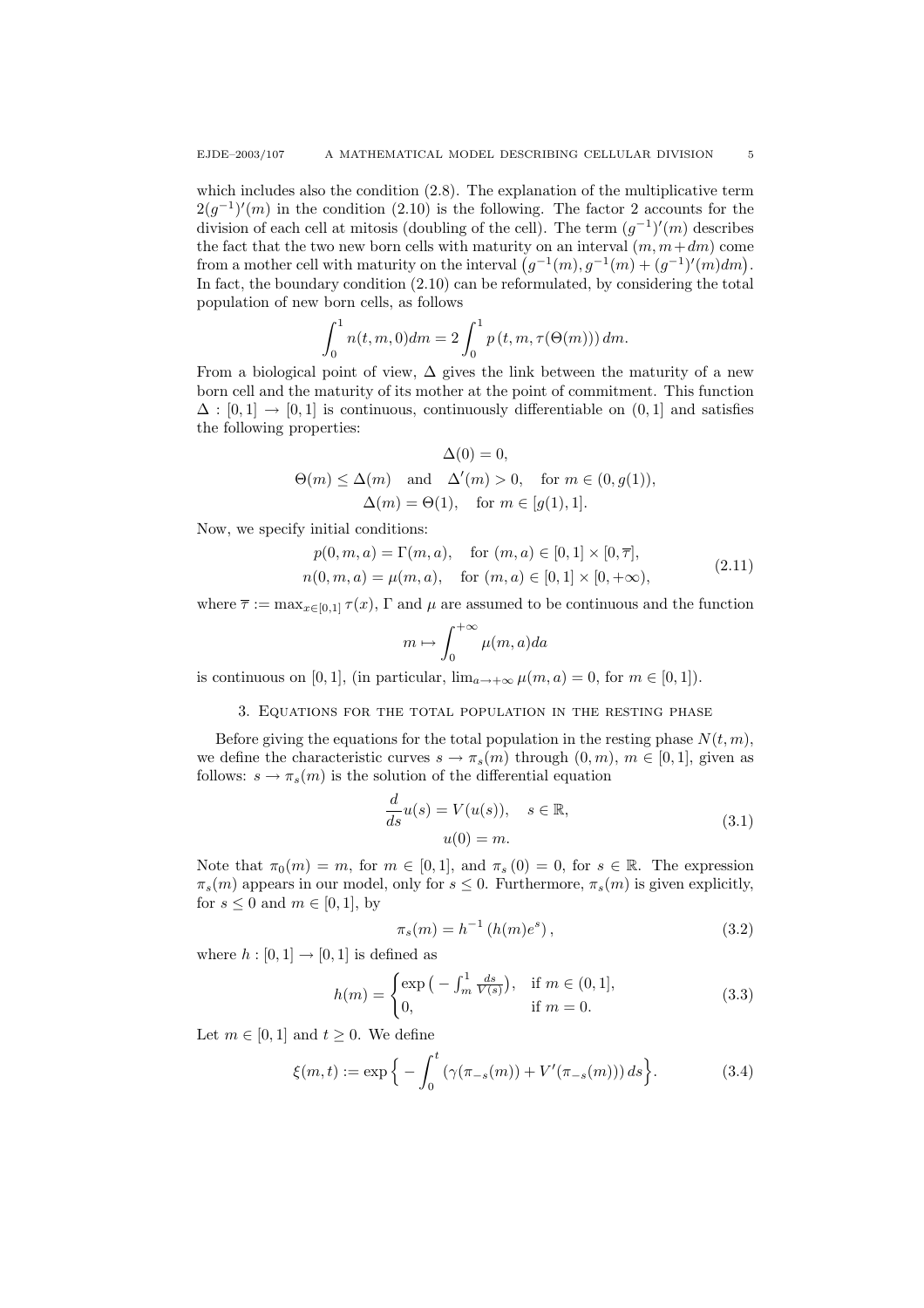.

It is clear that

$$
\xi(m,t) = \frac{V(\pi_{-t}(m))}{V(m)} \exp\Big\{-\int_{\pi_{-t}(m)}^m \frac{\gamma(y)}{V(y)} dy\Big\}
$$

Then we obtain the following result.

**Proposition 3.1.** Let  $m \in [0,1]$  and  $t \geq 0$ . The total population  $N(t, m)$  of cells in the resting phase satisfies the following conditions:

(1) If 
$$
0 \le t \le \tau(\Delta(m))
$$
, then  
\n
$$
\frac{\partial}{\partial t} N(t, m) + \frac{\partial}{\partial m} (V(m)N(t, m)) = -[\delta(m) + \beta(m)] N(t, m) + F(t, m),
$$
\n(3.5)

$$
F(t, m) = 2(g^{-1})'(m)\xi(g^{-1}(m), t)\Gamma(\pi_{-t}(g^{-1}(m)), \tau(\Delta(m)) - t).
$$
 (3.6)  
(2) If  $\tau(\Delta(m)) \le t$ , then

$$
\frac{\partial}{\partial t} N(t, m) + \frac{\partial}{\partial m} (V(m)N(t, m))
$$
\n
$$
= -\left[\delta(m) + \beta(m)\right] N(t, m) + K(m)N(t - \tau(\Delta(m)), \Delta(m)), \tag{3.7}
$$

with

$$
K(m) = 2(g^{-1})'(m)\xi(g^{-1}(m), \tau(\Delta(m))) \beta(\Delta(m)).
$$
 (3.8)

Proof. Equation (2.2) can be solved using the method of characteristics. First, we obtain the following representation of solutions of (2.2),

$$
p(t, m, a) = \begin{cases} \xi(m, t)p(0, \pi_{-t}(m), a - t), & \text{for } 0 \le t < a, \\ \xi(m, a)p(t - a, \pi_{-a}(m), 0), & \text{for } a \le t. \end{cases}
$$
(3.9)

The initial condition (2.11) and the boundary condition (2.4) give

$$
p(t, m, a) = \begin{cases} \xi(m, t)\Gamma(\pi_{-t}(m), a - t), & \text{for } 0 \le t < a, \\ \xi(m, a)\beta(\pi_{-a}(m))N(t - a, \pi_{-a}(m)), & \text{for } a \le t. \end{cases}
$$
(3.10)

By integrating (2.1) with respect to the age between 0 and  $+\infty$ , it follows that

$$
\frac{\partial}{\partial t}N(t,m) + \frac{\partial}{\partial m}\left(V(m)N(t,m)\right) = -\left[\delta(m) + \beta(m)\right]N(t,m) + n(t,m,0).
$$

Because of the second boundary condition (2.10), we obtain

$$
\frac{\partial}{\partial t}N(t,m) + \frac{\partial}{\partial m}(V(m)N(t,m)) = -\left[\delta(m) + \beta(m)\right]N(t,m) + 2(g^{-1})'(m)p(t,g^{-1}(m),\tau(\Delta(m))).
$$

Furthermore, (3.10) implies

$$
p(t, g^{-1}(m), \tau(\Delta(m)))
$$
\n
$$
= \begin{cases} \xi(g^{-1}(m), t) \Gamma(\pi_{-t}(g^{-1}(m)), \tau(\Delta(m)) - t), & \text{for } 0 \le t < \tau(\Delta(m)), \\ \xi(g^{-1}(m), \tau(\Delta(m))) \beta(\pi_{-\tau(\Delta(m))}(g^{-1}(m))) \\ \times N(t - \tau(\Delta(m)), \pi_{-\tau(\Delta(m))}(g^{-1}(m))) & \text{for } \tau(\Delta(m)) \le t. \end{cases}
$$
\n(3.11)

Set  $x = \pi_{-\tau(\Delta(m))}(g^{-1}(m))$  and remark that

$$
\frac{h(x)}{h(g^{-1}(m))} = e^{-\tau(\Theta(g^{-1}(m)))}.
$$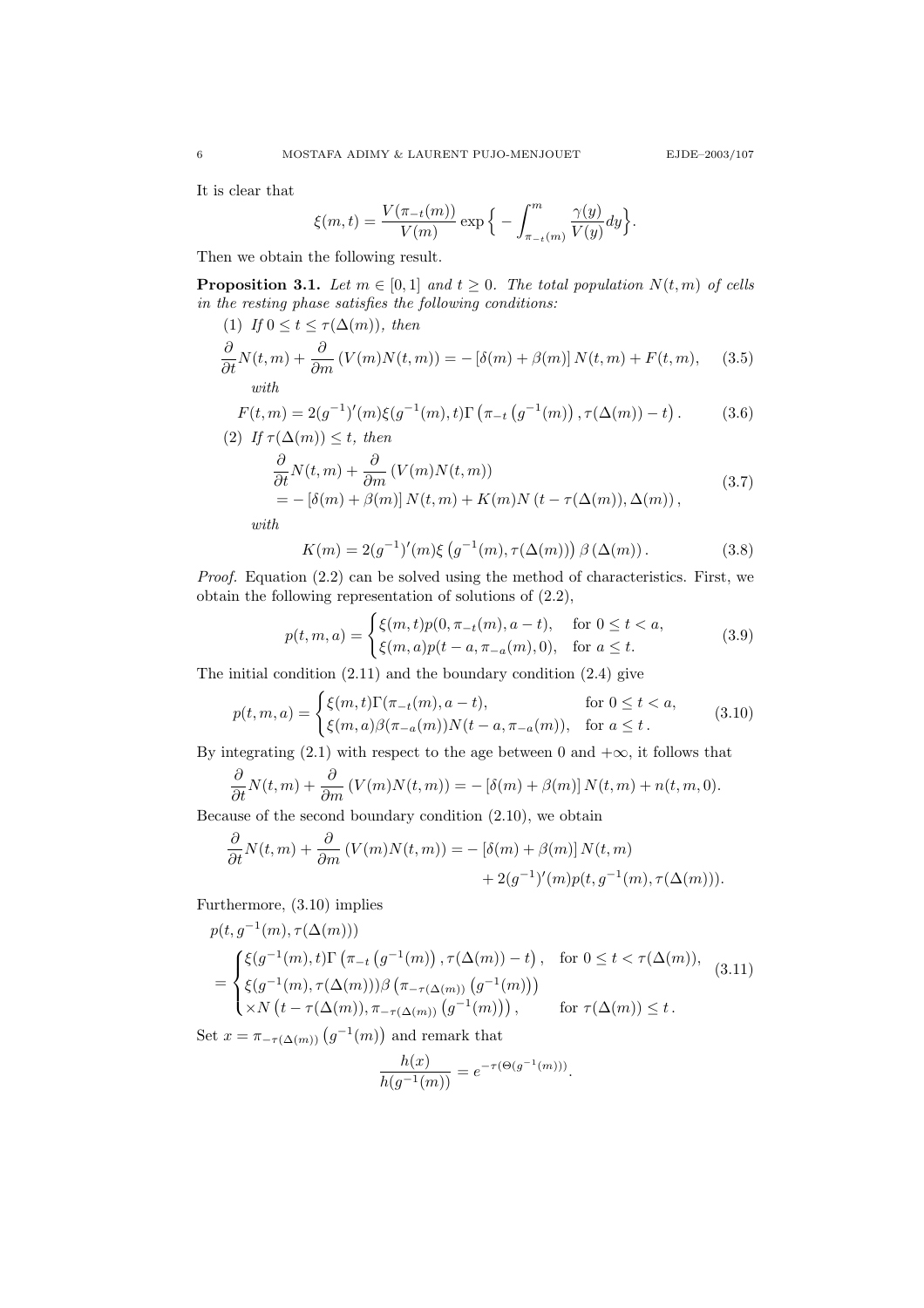Then

$$
\int_{x}^{g^{-1}(m)} \frac{ds}{V(s)} = \tau(\Theta(g^{-1}(m))).
$$

According to the definition of Θ, we deduce that

$$
x = \Theta(g^{-1}(m)) = \Delta(m).
$$

Then, the equations (3.5) and (3.7) follow immediately from Equation (3.11).  $\Box$ 

We remark that the solutions of System (3.5)-(3.7) are independent of the proliferating cells, and it is easy to prove (by steps) the existence, uniqueness and regularity of these solutions. We focus our study on Equation (3.7) for  $t \geq \overline{\tau}$ , with an initial condition  $\varphi$ , which is a solution of the system (3.5)-(3.7) on the set  $[0, \overline{\tau}] \times [0, 1]$ . We assume that this function  $\varphi$  is continuous  $(\varphi \in C([0, \overline{\tau}], X))$ , with  $X = C[0, 1]$ . We shall look for integrated solutions of Problem (3.7), for  $t \geq \overline{\tau}$ , which are continuous functions on t with values in X. Therefore, we rewrite Problem (3.7) as the following abstract delay differential equation

$$
\frac{d}{dt}u(t) = Au(t) + L(u_t^{\overline{\tau}}), \quad t \ge \overline{\tau},
$$
  
\n
$$
u(t) = \varphi(t,.), \quad t \in [0, \overline{\tau}],
$$
\n(3.12)

where  $u_t^{\overline{\tau}} : [0, \overline{\tau}] \mapsto X$  is the function defined for  $t \geq \overline{\tau}$  by  $u_t^{\overline{\tau}}(s) = u(t + s - \overline{\tau}),$  $A: D(A) \subseteq C[0,1] \rightarrow C[0,1]$  is the unbounded closed linear operator defined by:

$$
D(A) = \{ u \in C[0, 1], u \text{ differentiable on } (0, 1], u' \in C(0, 1],
$$
  
and  $\lim_{m \to 0} V(m)u'(m) = 0 \},$ 

and

$$
Au(m) = \begin{cases} -(\delta(m) + \beta(m) + V'(m)) u(m) - V(m)u'(m), & \text{if } m \in (0, 1], \\ -(\delta(0) + \beta(0) + V'(0)) u(0), & \text{if } m = 0, \end{cases}
$$

and  $L: C([0, \overline{\tau}], X) \to X$  is the linear operator defined for all  $\psi$  in  $C([0, \overline{\tau}], X)$  by  $L(\psi)(m) = K(m)\psi(\overline{\tau} - \tau(\Delta(m)), \Delta(m)), \quad m \in [0, 1].$ 

We establish now the  $C_0$ -semigroup generated by the operator A.

**Proposition 3.2.** Operator A is the infinitesimal generator of the  $C_0$ -semigroup  $(S(t))_{t\geq0}$  defined on  $C[0,1]$  by

$$
(S(t)y)(m) = \overline{\xi}(m,t)y(\pi_{-t}(m)), \text{ for } y \in C[0,1] \text{ and } m \in [0,1],
$$

where

$$
\overline{\xi}(m,t) = \frac{V\left(\pi_{-t}(m)\right)}{V(m)} \exp\Big\{-\int_{\pi_{-t}(m)}^m \frac{\delta(s) + \beta(s)}{V(s)} ds\Big\}.
$$

The proof of this proposition is similar to the proof of Proposition 1, in [3]; therefore we omit it.

Let  $\varphi \in C([0, \overline{\tau}], X)$  and  $t_0 \in [0, \overline{\tau}]$ . The following variation of constants formula gives an integrated version of (3.12),

$$
u(t) = \begin{cases} S(t - t_0)\varphi(t_0,.) + \int_{t_0}^t S(t - s)L(u_s^{t_0})ds, & t \ge t_0, \\ \varphi(t,.), & t \in [0, t_0]. \end{cases}
$$
(3.13)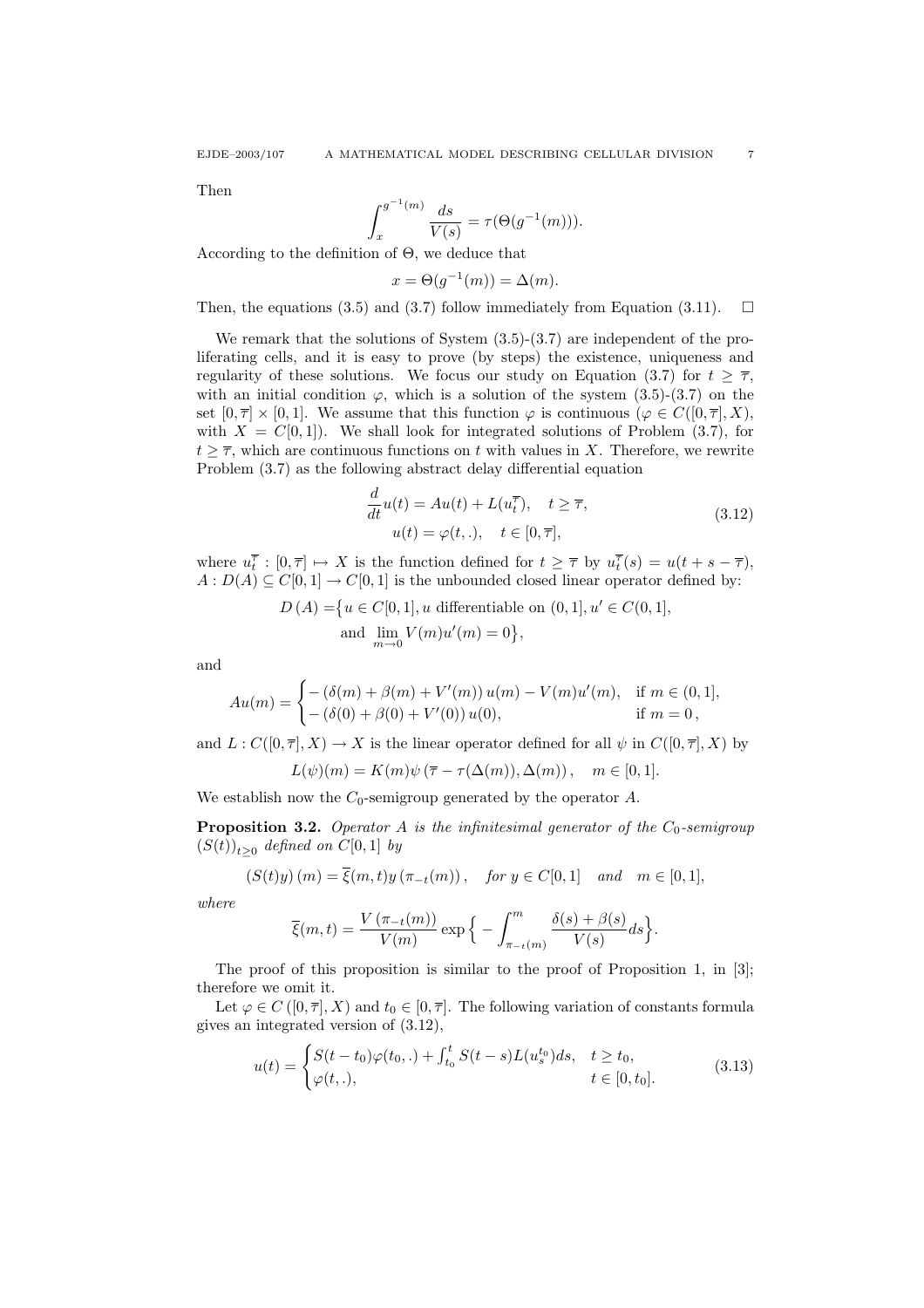Then, for  $m \in [0, 1]$  and  $t \geq t_0$ 

$$
u(t)(m) = \overline{\xi}(m, t - t_0)\varphi(t_0, \pi_{-(t - t_0)}(m)) + \int_{t_0}^t \overline{\xi}(m, t - s)L(u_s^{t_0})(\pi_{-(t - s)}(m)) ds.
$$
\n(3.14)

Consequently, the integrated solutions of Equation (3.7) for  $m \in [0, 1]$  and  $t \geq \overline{\tau}$ are given by

$$
N(t, m)
$$
  
=  $\overline{\xi}(m, t - \overline{\tau})\varphi(\overline{\tau}, \pi_{-(t-\overline{\tau})}(m))$   
+  $\int_{\overline{\tau}}^{t} \overline{\xi}(m, t - s) K(\pi_{-(t-s)}(m)) N(s - \tau(\Delta(\pi_{-(t-s)}(m))) , \Delta(\pi_{-(t-s)}(m))) ds,$   
(3.15)

and  $N(t, m) = \varphi(t, m)$ , for  $(t, m) \in [0, \overline{\tau}] \times [0, 1]$ .

**Proposition 3.3.** There exists a unique continuous solution N of  $(3.15)$  with initial condition  $\varphi \in C([0, \overline{\tau}] \times [0, 1]).$ 

The proof of this proposition follows immediately using standard techniques.

The maturity of the daughter cells just after division is smaller than  $g(1)$ . Then, we can first focus our study on the resting phase for the maturity interval  $[0, g(1)]$ , which is the source of the cells production. Suppose that (H5) the mapping

$$
m \mapsto \int_{m}^{g^{-1}(m)} \frac{ds}{V(s)}, \ \ m \in [0, g(1)],
$$

is bounded on a neighborhood of 0.

This condition means that the time required for a cell to reach the maturity of its mother is bounded. As a simple mathematical example we have

$$
V(m) \underset{m \to 0}{\sim} \alpha_1 m, \quad \alpha_1 > 0.
$$

Then, Condition (H5) is satisfied if and only if  $g'(0) > 0$ . We also assume that (H6)  $\tau(m) > \int_m^{g^{-1}(m)}$  $\frac{G}{m}^{g^{-1}(m)} \frac{ds}{V(s)}$ , for all  $m \in (0, g(1)].$ 

This assumption means that, in the proliferating phase, cells have enough time to reach the maturity of their mother. With the conditions (H5) and (H6), we obtain more than uniqueness. Before reformulating this result, we need the following lemmas.

**Lemma 3.4.** Let  $m \in [0, 1]$ . Then  $\Theta(m)$  is the unique solution of the equation

$$
x = \pi_{-\tau(x)}(m) \quad and \quad x \le m.
$$

Proof. The equation

$$
\int_{x}^{m} \frac{ds}{V(s)} = \tau(x) \quad \text{with } x \le m
$$

is equivalent to  $x = \pi_{-\tau(x)}(m)$  and  $x \leq m$ , which completes the proof.

**Lemma 3.5.** If the conditions (H5) and (H6) are satisfied, then for all  $m \in$  $(0, g(1))$ , we have  $\Delta(m) < m$ .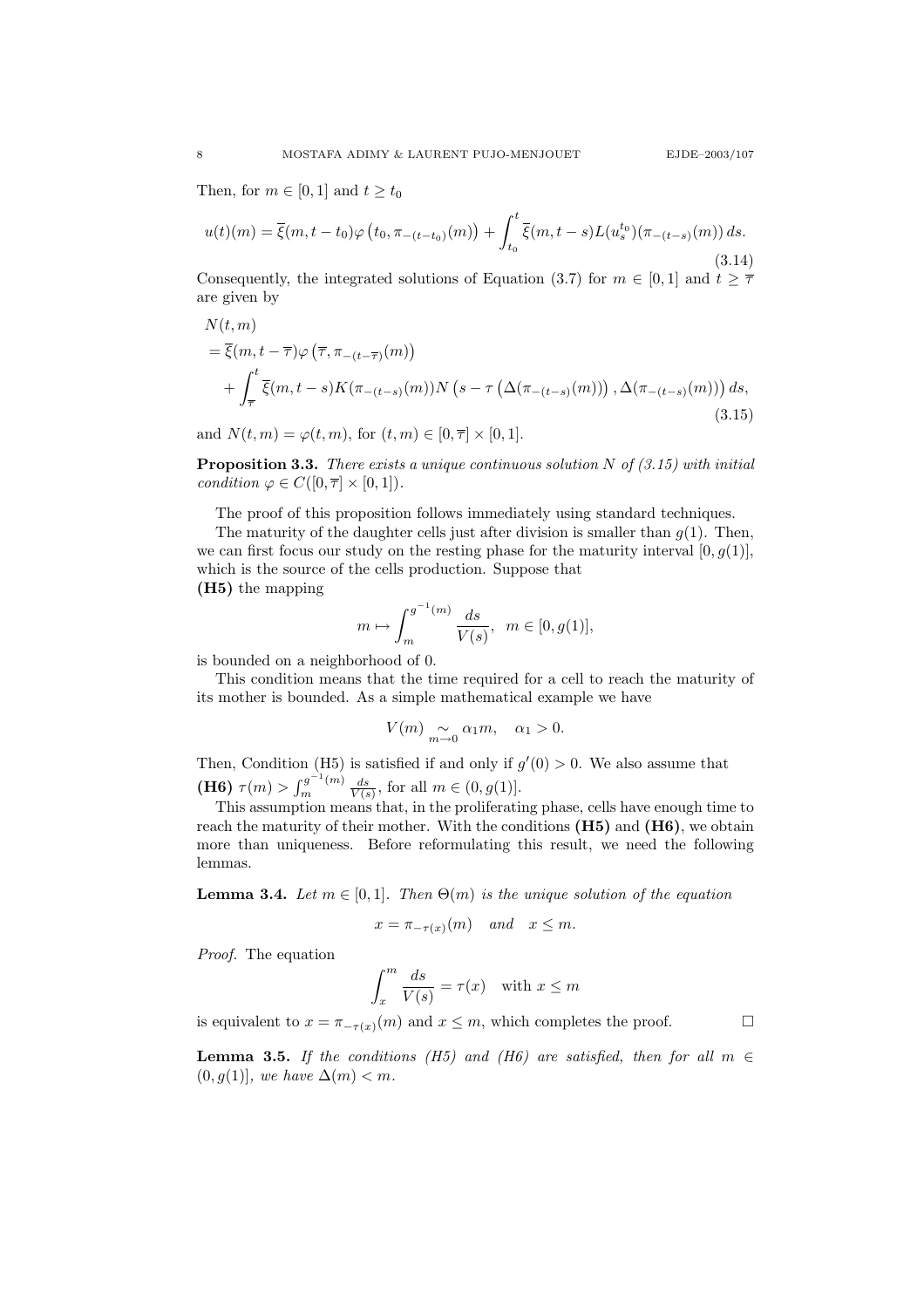*Proof.* First, recall that for all  $m \in (0, g(1))$ ,

$$
\int_{\Delta(m)}^{g^{-1}(m)} \frac{ds}{V(s)} = \tau(\Delta(m)).
$$

Then, from Condition (H6), it follows that

$$
\tau(m) - \int_m^1 \frac{ds}{V(s)} > \tau(\Delta(m)) - \int_{\Delta(m)}^1 \frac{ds}{V(s)}.
$$

On the other hand, Condition (H3) implies that the mapping

$$
m \mapsto \tau(m) - \int_m^1 \frac{ds}{V(s)}
$$

is continuous and strictly increasing on  $(0, q(1))$ . Then  $m > \Delta(m)$  which completes the proof.  $\Box$ 

We remark that Lemma 3.5 implies, in particular, that

$$
\Theta(1) := \Delta(g(1)) < g(1).
$$

Let  $0 < b < \Theta(1)$  be fixed. The transmission of the maturity from a generation n to the generation  $(n + 1)$  can be defined by the sequence

$$
b_{n+1} = \begin{cases} \Delta^{-1}(b_n), & \text{if } b_n \in [0, \Theta(1)], \\ g(1), & \text{if } b_n \in [\Theta(1), g(1)], \end{cases}
$$
(3.16)

and  $b_0 = b$ . Note that the sequence  $(b_n)_{n \in \mathbb{N}}$  is increasing. The following result is immediate.

**Lemma 3.6.** There exists  $N \in \mathbb{N}$  such that  $b_N < \Theta(1) \le b_{N+1} \le g(1)$ .

We give now our main result, which emphasizes the strong link between the process of production of cells and the population of stem cells.

**Theorem 3.7.** Let  $N(t, m)$  be a solution of (3.15) with an initial condition  $\varphi \in$  $C([0, \overline{\tau}] \times [0, 1])$ . Suppose that there exists  $0 < b < \Theta(1)$  such that  $\varphi(t, m) = 0$ , for  $t \in [0, \overline{\tau}]$  and  $m \in [0, b]$ . Then, there exists  $\overline{t} \geq \overline{\tau}$  such that  $N(t, m) = 0$ , for  $m \in [0, g(1)]$  and  $t \geq \overline{t}$ , where  $\overline{t}$  can be chosen to be

$$
\bar{t} = \ln\left[\frac{h\left(g(1)\right)}{h\left(b\right)}\right] + (N+2)\overline{\tau},
$$

 $N \in \mathbb{N}$  is given by Lemma 3.6, and  $N(t, m) = 0$ , for  $m \in [g(1), 1]$  and  $t \geq \overline{t} + \overline{\tau} - \ln(h(g(1))) = (N + 3)\overline{\tau} - \ln(h(b)).$ 

*Proof.* First, we prove by induction that  $N(t, m) = 0$ , for  $m \in [0, b]$  and  $t \ge 0$ . We know that  $N(t, m) = 0$  for  $(t, m) \in [0, \overline{\tau}] \times [0, b]$ . Let  $m \in [0, b]$  and  $t \geq \overline{\tau}$ . We have

$$
\pi_{-(t-\overline{\tau})}(m) \le m \le b.
$$

So  $\varphi\left(\overline{\tau}, \pi_{-(t-\overline{\tau})}(m)\right) = 0$ . We suppose that  $t \in [\overline{\tau}, \overline{\tau} + \underline{\tau}],$  with  $\underline{\tau} := \min_{x \in [0,1]} \tau(x) > 0$ ,

and  $s \in [\overline{\tau}, t]$ . Then  $s - \tau \left( \Delta(\pi_{-(t-s)}(m)) \right) \in [0, \overline{\tau}]$ . Because  $\Delta$  is an increasing function and  $\pi_{-(t-s)}(m) \leq m$ , then

$$
\Delta(\pi_{-(t-s)}(m)) \le \Delta(m).
$$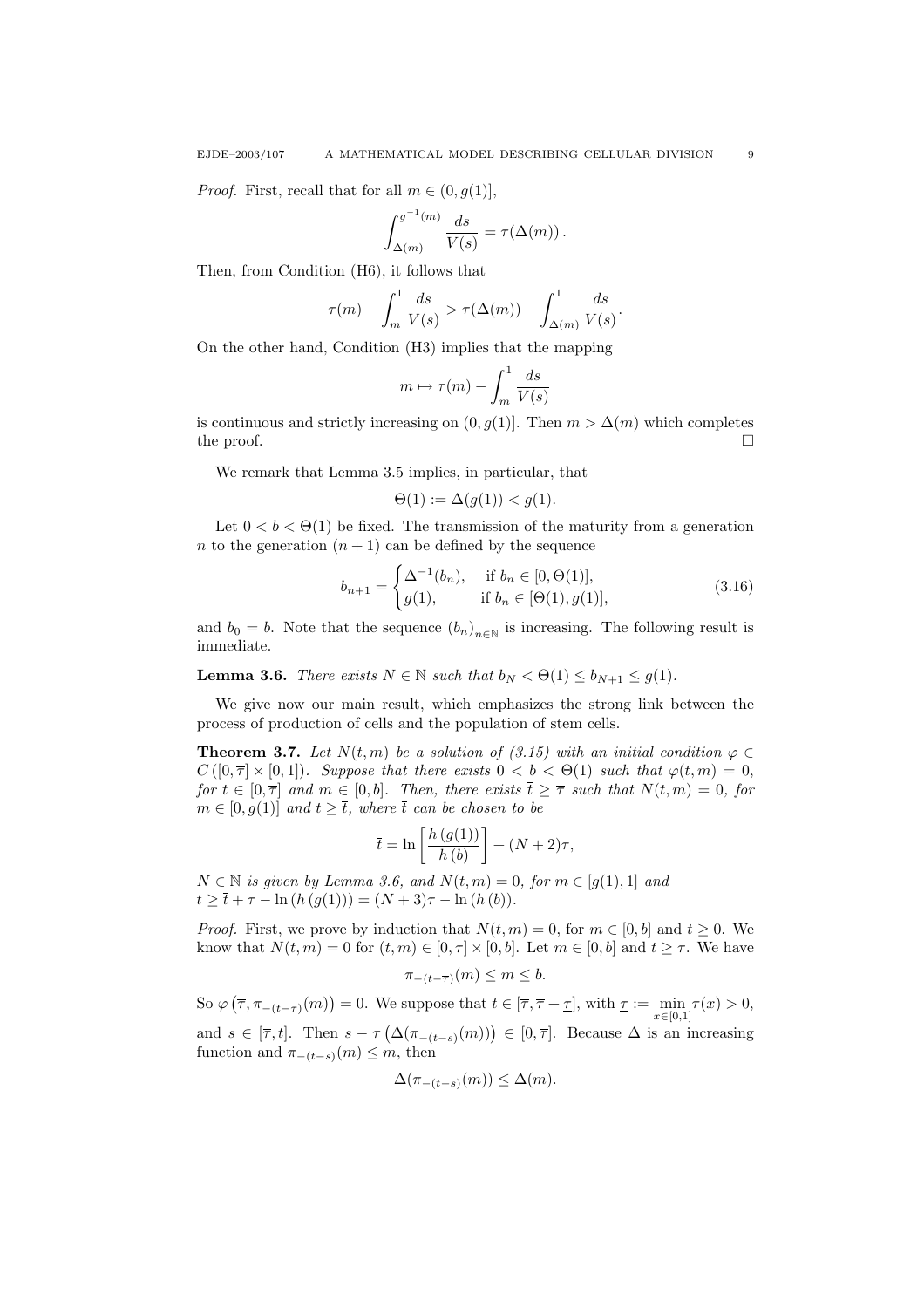From lemma 3.5, we deduce that  $\Delta(\pi_{-(t-s)}(m)) < m \leq b$ . Consequently,

$$
N\left(s-\tau\left(\Delta(\pi_{-(t-s)}(m))\right),\Delta(\pi_{-(t-s)}(m))\right)=0.
$$

Then, (3.15) implies that  $N(t, m) = 0$  for  $m \in [0, b]$  and  $t \in [0, \overline{\tau} + \underline{\tau}]$ . By steps on the intervals  $[0, \overline{\tau} + n\underline{\tau}], n = 1, 2, \ldots$ , we conclude that

 $N(t, m) = 0$ , for  $m \in [0, b]$  and  $t \ge 0$ .

Let us now reconsider the sequence  $(b_n)_{n\geq 0}$  given by (3.16), and the sequence  $(t_n)_{n\in\mathbb{N}}$  defined by  $\sqrt{10}$  = 0

$$
t_0 = 0,
$$
  
\n
$$
t_{n+1} = t_n + \ln[h(b_{n+1})/h(b_n)] + \overline{\tau}.
$$
\n(3.17)

Then,

$$
t_n = \ln\left[\frac{h\left(b_n\right)}{h(b)}\right] + n\overline{\tau}.\tag{3.18}
$$

We recall that the sequence  $(b_n)_{n\in\mathbb{N}}$  is increasing. Then, the sequence  $(t_n)_{n\in\mathbb{N}}$  is also increasing.

We will prove, by induction, the following result  $(\mathbf{H}_{n})$   $N(t, m) = 0$  for  $m \in [0, b_n]$  and  $t \geq t_n$ .

We remark that for  $m \in (0, g(1)],$ 

$$
\int_{m}^{g^{-1}(m)} \frac{ds}{V(s)} = \ln \Big( \frac{h(g^{-1}(m))}{h(m)} \Big).
$$

First,  $(H_0)$  is true. Let us suppose that  $(H_n)$  is true. Let  $m \in [0, b_{n+1}]$  and  $t \ge t_{n+1}$ . Then, because of (3.17),

$$
t_{n+1}\geq t_n+\overline{\tau}.
$$

Using the variation of constant formula (3.14), the solutions of (3.15) can be reformulated, for  $t \geq t_{n+1}$ , as

$$
N(t,m) = \overline{\xi}(m, t - t_n - \overline{\tau}) N(t_n + \overline{\tau}, \pi_{-(t - t_n - \overline{\tau})}(m)))
$$
  
+ 
$$
\int_{t_n + \overline{\tau}}^t \overline{\xi}(m, t - s) K(\pi_{-(t-s)}(m)))
$$
  

$$
\times N(s - \tau(\Delta(\pi_{-(t-s)}(m))), \Delta(\pi_{-(t-s)}(m))) ds.
$$

We remark that  $\pi_{-(t-t_n-\bar{\tau})}(m) = h^{-1}(h(m)e^{-(t-t_n-\bar{\tau})})$  and

$$
e^{-(t-t_n-\overline{\tau})} = \frac{h(b_n)}{h(b_{n+1})} e^{-(t-t_{n+1})} \le \frac{h(b_n)}{h(b_{n+1})}.
$$

Then, we deduce that

$$
\pi_{-(t-t_n-\overline{\tau})}(m)) \le h^{-1}\big(h(m)\frac{h(b_n)}{h(b_{n+1})}\big) \le h^{-1}\big(h(b_{n+1})\frac{h(b_n)}{h(b_{n+1})}\big) = b_n.
$$

Hence,  $(H_n)$  implies

$$
N(t_n+\overline{\tau}, \pi_{-(t-t_n-\overline{\tau})}(m)))=0.
$$

Furthermore, for  $t_n + \overline{\tau} \leq s \leq t$ , we have

$$
s - \tau(\Delta(\pi_{-(t-s)}(m))) \ge (t_n + \overline{\tau}) - \tau(\Delta(\pi_{-(t-s)}(m)) \ge t_n,
$$

and  $\Delta(\pi_{-(t-s)}(m)) \leq \Delta(m) \leq \Delta(b_{n+1}) = b_n$ . Consequently,  $N(s - \tau(\Delta(\pi_{-(t-s)}(m))) , \Delta(\pi_{-(t-s)}(m))) = 0.$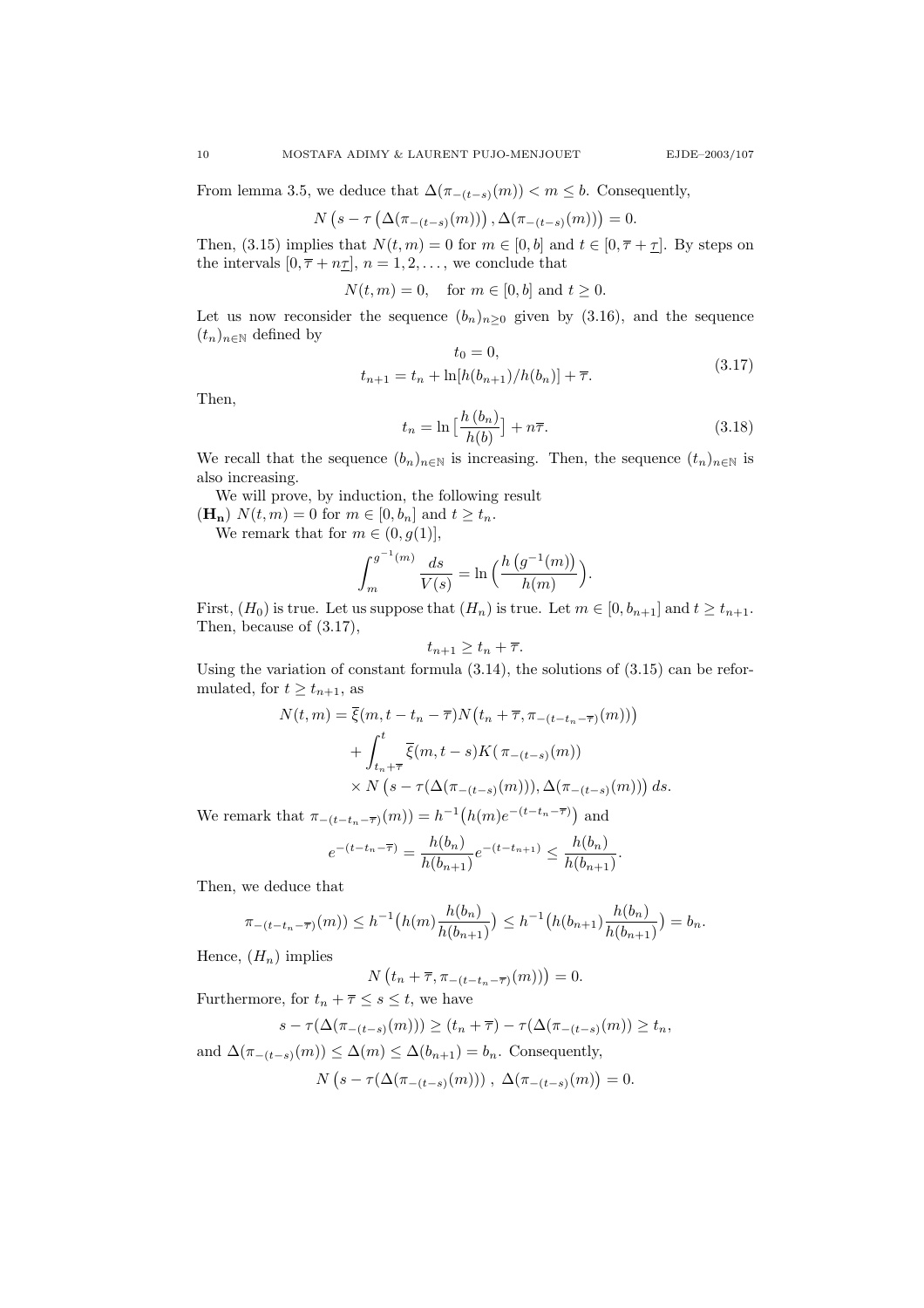Then, we deduce that  $(H_{n+1})$ :  $N(t, m) = 0$  for  $m \in [0, b_{n+1}]$  and  $t \ge t_{n+1}$ . Thanks to Lemma 3.6, we have  $b_N < \Theta(1) \le b_{N+1} \le g(1)$ , which implies

$$
N(t,m) = 0
$$
, for  $m \in [0, \Theta(1)],$   $t \ge t_{N+1} = \ln \left[ \frac{h(b_{n+1})}{h(b)} \right] + (N+1)\overline{\tau}$ .

Suppose now that  $m \in [\Theta(1), g(1)]$  and  $t \ge t_{N+1} + \ln[\frac{h(g(1))}{h(b_{n+1})}] + \overline{\tau} = \overline{t}$ . Since  $\Delta^{-1}(g(1)) = \Theta(1)$ , using the same technique as in the first part of this proof, we obtain  $N(t, m) = 0$  for  $m \in [0, g(1)]$  and  $t \geq \overline{t}$ . Finally, take  $m \in [g(1), 1]$  and  $t \geq \overline{t} + \overline{\tau}$ . We can write

$$
N(t,m) = \overline{\xi}(m, t - \overline{t} - \overline{\tau})N\left(\overline{t} + \overline{\tau}, \pi_{-(t - \overline{t} - \overline{\tau})}(m))\right)
$$

$$
+ \int_{\overline{t} + \overline{\tau}}^t \overline{\xi}(m, t - s)K(\pi_{-(t-s)}(m))
$$

$$
\times N\left(s - \tau(\Delta(\pi_{-(t-s)}(m))), \Delta(\pi_{-(t-s)}(m))\right)ds.
$$

Let  $\bar{t} + \bar{\tau} \leq s \leq t$ . Then

 $s - \tau(\Delta(\pi_{-(t-s)}(m))) \geq (\bar{t} + \bar{\tau}) - \tau(\Delta(\pi_{-(t-s)}(m))) \geq \bar{t}.$ 

Consequently, if  $\pi_{-(t-s)}(m) \leq g(1)$ , then,  $\Delta(\pi_{-(t-s)}(m)) \leq g(1)$ . This implies that  $N(s - \tau(\Delta(\pi_{-(t-s)}(m))), \Delta(\pi_{-(t-s)}(m))) = 0.$ 

On the other hand, if  $\pi_{-(t-s)}(m) > g(1)$ , then, by the definition of K, we have  $K(\pi_{-(t-s)}(m)) = 0$ . We conclude that, for  $m \in [g(1), 1]$  and  $t \geq \overline{t} + \overline{\tau}$ ,

$$
N(t,m) = \overline{\xi}(m, t - \overline{t} - \overline{\tau}) N\left(\overline{t} + \overline{\tau}, \pi_{-(t - \overline{t} - \overline{\tau})}(m))\right).
$$

We remark that  $\ln(h(m)) < 0$ , for all  $m \in (0, g(1)]$ . Then, for  $m \in [g(1), 1]$  and  $t \geq (N+3)\overline{\tau} - \ln(h(b)) = \overline{t} + \overline{\tau} - \ln(h(g(1))),$  we have

 $\pi_{-(t-\bar{t}-\bar{\tau})}(m) = h^{-1}(h(m)e^{-(t-\bar{t}-\bar{\tau})}) \leq h^{-1}(h(m)h(g(1))) \leq h^{-1}(h(g(1))) = g(1).$ Hence,

$$
N\left(\overline{t} + \overline{\tau}, \pi_{-(t-\overline{t}-\overline{\tau})}(m)\right) = 0.
$$

This completes the proof of the theorem.

This result proves that the production of cells depends strongly on the state of the population of stem cells. It describes, in particular, the destruction of the cell population in the resting phase when its starting value is defective. It is believed that the pathology of aplastic anemia is due to injury or destruction of a common pluripotential stem cell. This result is a first step to prove stability or instability results in the nonlinear case  $\beta = \beta(N)$  (see further publication). In the next section, we prove that the proliferating cells also depends strongly on the state of the population of stem cells.

## 4. Equations for the total population in the proliferating phase

To complete the formulation of our model, we give the equations satisfied by the total population

$$
P(t,m) = \int_0^{\tau(\Theta(m))} p(t,m,a)da
$$

of proliferating cells for a given maturation level  $m \in [0, 1]$ .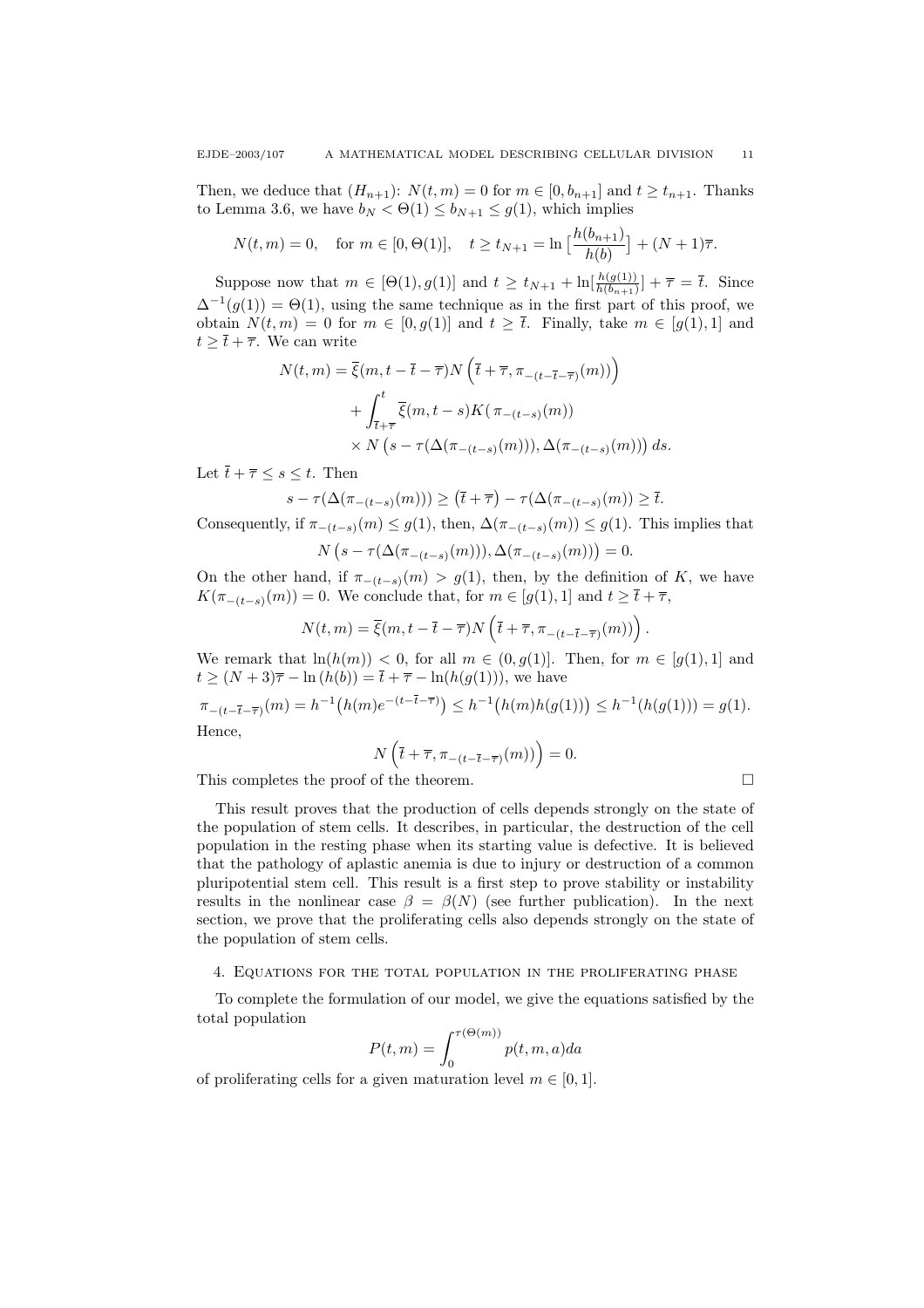**Proposition 4.1.** Let  $m \in [0,1]$  and  $t \geq 0$ . Then  $P(t,m)$  satisfies the following equations:

(1) If  $0 \le t \le \tau(\Theta(m))$ , then

$$
\frac{\partial}{\partial t}P(t,m) + \frac{\partial}{\partial m}(V(m)P(t,m))
$$
\n
$$
= -\gamma(m)P(t,m) + \beta(m)N(t,m) - G(t,m),
$$
\n(4.1)

with

$$
G(t,m) = \frac{1}{1 + \tau'(\Theta(m))V(\Theta(m))} \xi(m,t) \Gamma(\pi_{-t}(m), \tau(\Theta(m)) - t), \qquad (4.2)
$$

where  $\xi$  is given by (3.4) and  $\Gamma$  is the initial data given by (2.11). (2) If  $t \geq \tau(\Theta(m))$ , then

$$
\frac{\partial}{\partial t}P(t,m) + \frac{\partial}{\partial m}(V(m)P(t,m))
$$
\n
$$
= -\gamma(m)P(t,m) + \beta(m)N(t,m) - H(m)N(t-\tau(\Theta(m)),\Theta(m)),
$$
\n(4.3)

where

$$
H(m) = \frac{\xi(m, \tau(\Theta(m))) \beta(\Theta(m))}{1 + \tau'(\Theta(m)) V(\Theta(m))}.
$$
\n(4.4)

*Proof.* Taking  $a = \tau(\Theta(m))$  in (3.10), we obtain

$$
p(t, m, \tau(\Theta(m))) = \begin{cases} \xi(m, t) \Gamma(\pi_{-t}(m), \tau(\Theta(m)) - t), & \text{for } 0 \le t < \tau(\Theta(m)), \\ \xi(m, \tau(\Theta(m))) \beta(\pi_{-\tau(\Theta(m))}(m)) \\ \times N(t - \tau(\Theta(m)), \pi_{-\tau(\Theta(m))}(m)), & \text{for } \tau(\Theta(m)) \le t. \end{cases}
$$
(4.5)

According to Lemma 3.4, we deduce that  $\pi_{-\tau(\Theta(m))}(m) = \Theta(m)$  for all  $m \in [0,1]$ . On the other hand, we have

$$
\frac{\partial}{\partial m} (V(m)P(t, m))
$$
\n
$$
= \frac{\partial}{\partial m} \Big( \int_0^{\tau(\Theta(m))} V(m)p(t, m, a) da \Big),
$$
\n
$$
= \int_0^{\tau(\Theta(m))} \frac{\partial}{\partial m} (V(m)p(t, m, a)) da + \tau'(\Theta(m)) \Theta'(m) V(m)p(t, m, \tau(\Theta(m))).
$$

Consequently, by integrating (2.2) with respect to the age between 0 and  $\tau(\Theta(m))$ , we obtain the following time-maturation structured equation,

$$
\frac{\partial}{\partial t}P(t,m) + \frac{\partial}{\partial m}(V(m)P(t,m))
$$
\n
$$
= -\gamma(m)P(t,m) + p(t,m,0) - p(t,m,\tau(\Theta(m)))
$$
\n
$$
+ \tau'(\Theta(m))\Theta'(m)V(m)p(t,m,\tau(\Theta(m))),
$$
\n
$$
= -\gamma(m)P(t,m) + p(t,m,0) - [1 - \tau'(\Theta(m))\Theta'(m)V(m)]p(t,m,\tau(\Theta(m))).
$$

Using  $(2.4)$ ,  $(2.6)$  and  $(4.5)$  in this last equation, we obtain  $(4.1)$  and  $(4.3)$ .

It is not difficult to prove, by steps, the existence, uniqueness and regularity of solutions of System (4.1)–(4.3). Let  $\psi \in C([0, \overline{\tau}] \times [0, 1])$  be an integrated solution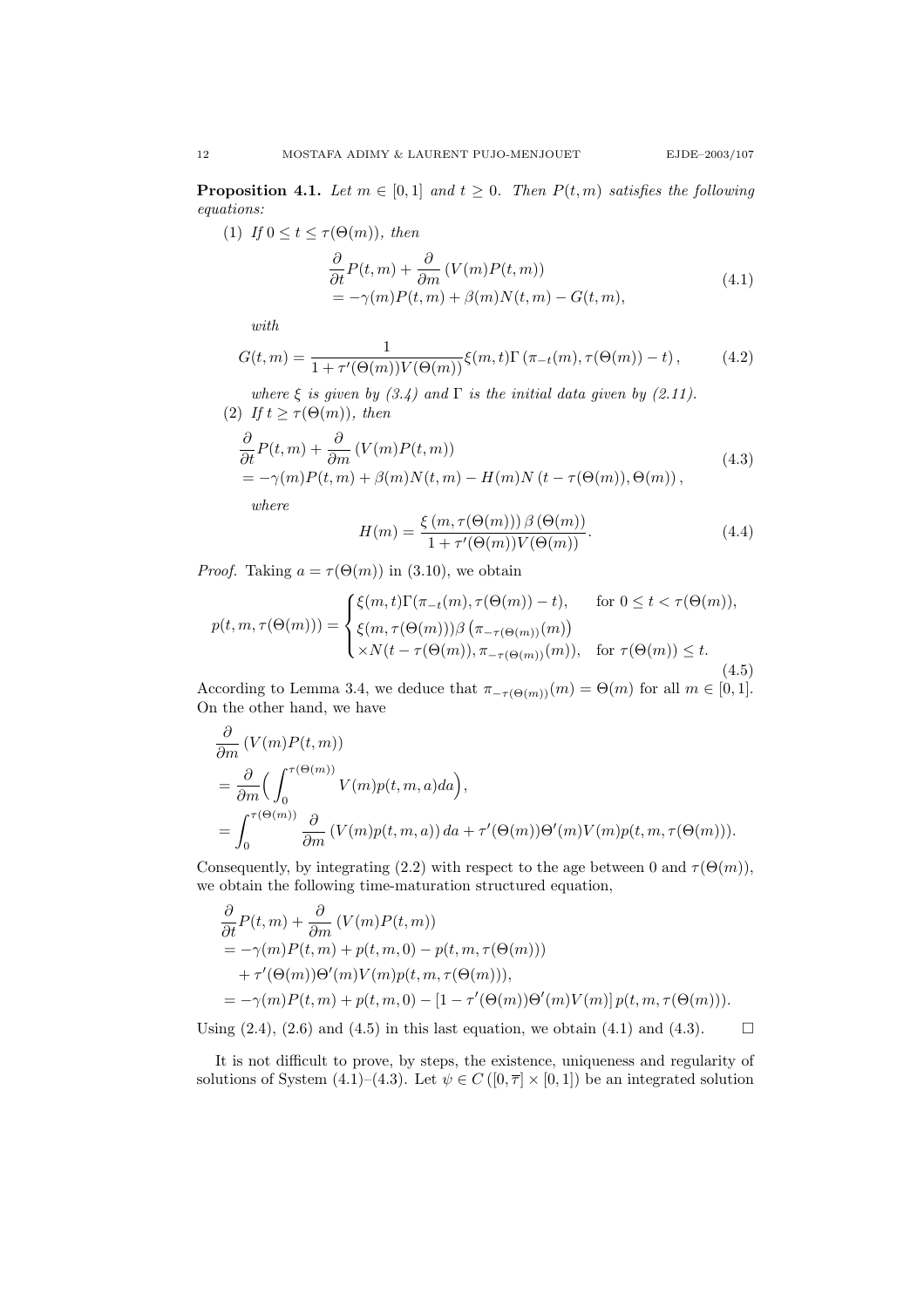$P(t, m)$ 

of this system on the set  $[0, \overline{\tau}] \times [0, 1]$ . As for the resting phase, an integrated expression of Equation (4.3), for  $t \geq \overline{\tau}$  and  $m \in [0, 1]$ , is given by

$$
= \xi(m, t - \overline{\tau}) \psi \left( \overline{\tau}, \pi_{-(t-\overline{\tau})}(m) \right)
$$
  
+  $\int_{\overline{\tau}}^{t} \xi(m, t - s) \beta(\pi_{-(t-s)}(m)) N \left( s, \pi_{-(t-s)}(m) \right) ds$   
+  $\int_{\overline{\tau}}^{t} \xi(m, t - s) H(\pi_{-(t-s)}(m)) N \left( s - \tau \left( \Theta \left( \pi_{-(t-s)}(m) \right) \right), \Theta \left( \pi_{-(t-s)}(m) \right) \right) ds,$   
(4.6)

and  $P(t, m) = \psi(t, m)$ , for  $(t, m) \in [0, \overline{\tau}] \times [0, 1]$ . Then we have the following result.

**Proposition 4.2.** Under the assumptions in Theorem 3.7 and  $\psi(t,m) = 0$  for  $t \in [0, \overline{\tau}], m \in [0, b],$  the solution P of (4.6) is equal to 0, for  $t \geq \overline{t}, m \in [0, g(1)],$ and for  $t \geq \overline{t} + \overline{\tau} - \ln(h(g(1))), m \in [g(1), 1].$ 

*Proof.* In the proof of Theorem 3.7, we obtained that  $N(t, m) = 0$  for  $m \in [0, b_n]$ and  $t \geq t_n$ . Then (4.6) becomes

$$
P(t,m) = \xi(m, t - t_n) P(t_n, \pi_{-(t - t_n)}(m)) \quad \text{for } t \ge t_n \ m \in [0, b_n].
$$

Then, by steps, we prove that  $P(t, m) = 0$  for  $t \ge t_n$  and  $m \in [0, b_n]$ . This leadds to

$$
P(t, m) = 0
$$
, for  $t \ge \bar{t}$ ,  $m \in [0, g(1)]$ .

Using the same argument as in the proof of Theorem 3.7, we also obtain, for  $m \in \mathbb{R}$ [0, 1] and  $t \geq \overline{t} + \overline{\tau} - \ln(h(g(1))),$ 

$$
P(t,m) = \xi(m,t-\bar{t}-\overline{\tau})P\left(\bar{t}+\overline{\tau},\pi_{-(t-\bar{t}-\overline{\tau})}(m)\right).
$$

Then  $P(t, m) = 0$  for  $m \in [g(1), 1]$  and  $t \geq \overline{t} + \overline{\tau} - \ln(h(g(1))),$  which completes the  $\Box$ 

#### **REFERENCES**

- [1] M. Adimy and L. Pujo-Menjouet, A singular transport model describing cellular division, C. R. Acad. Sci. Paris, t. 332, Série I, (2001), 1071-1076.
- [2] M. Adimy and L. Pujo-Menjouet, Asymptotic behavior of a singular transport equation modelling cell division, Disc. Cont. Dyn. Sys., 3, Series B, (2003), 439-456.
- [3] J. Dyson, R. Villella-Bressan and G.F. Webb, A singular transport equation modelling a proliferating maturity structured cell population, Can. Appl. Math. Quart., 4, (1996), 65-95.
- [4] J. Dyson, R. Villella-Bressan and G.F. Webb, Hypercyclicity of solutions of a transport equation with delays, J. Nonlinear Anal. : Theory, Methods and Appl., 29, (1997), 1343-1351.
- [5] J. Dyson, R. Villella-Bressan and G.F. Webb, An age and maturity structured model of cell population dynamics, in "Mathematical Models in Medical and Health Science", (M. Horn, G. Simonnett, and G.F. Webb, Eds.), p. 99-116, Vanderbilt University Press, Nashville, TN, 1998.
- [6] J. Dyson, R. Villella-Bressan and G.F. Webb, A nonlinear age and maturity structured model of population dynamics. I. Basic Theory, J. Math. Anal. Appl., 242, (2000), 93-104.
- [7] J. Dyson, R. Villella-Bressan and G.F. Webb, A nonlinear age and maturity structured model of population dynamics. II. Chaos, J. Math. Anal. Appl., 242, (2000), 255-270.
- [8] J. Dyson, R. Villella-Bressan and G.F. Webb, A maturity structured model of a population of proliferating and quiescent cells, in "Special Issue on Control and Estimation in Biological and Medicine Sciences", (M. Kimmel and A. Swierniak, Eds), Silesian University of Technology, Gliwice, Poland, 1999.